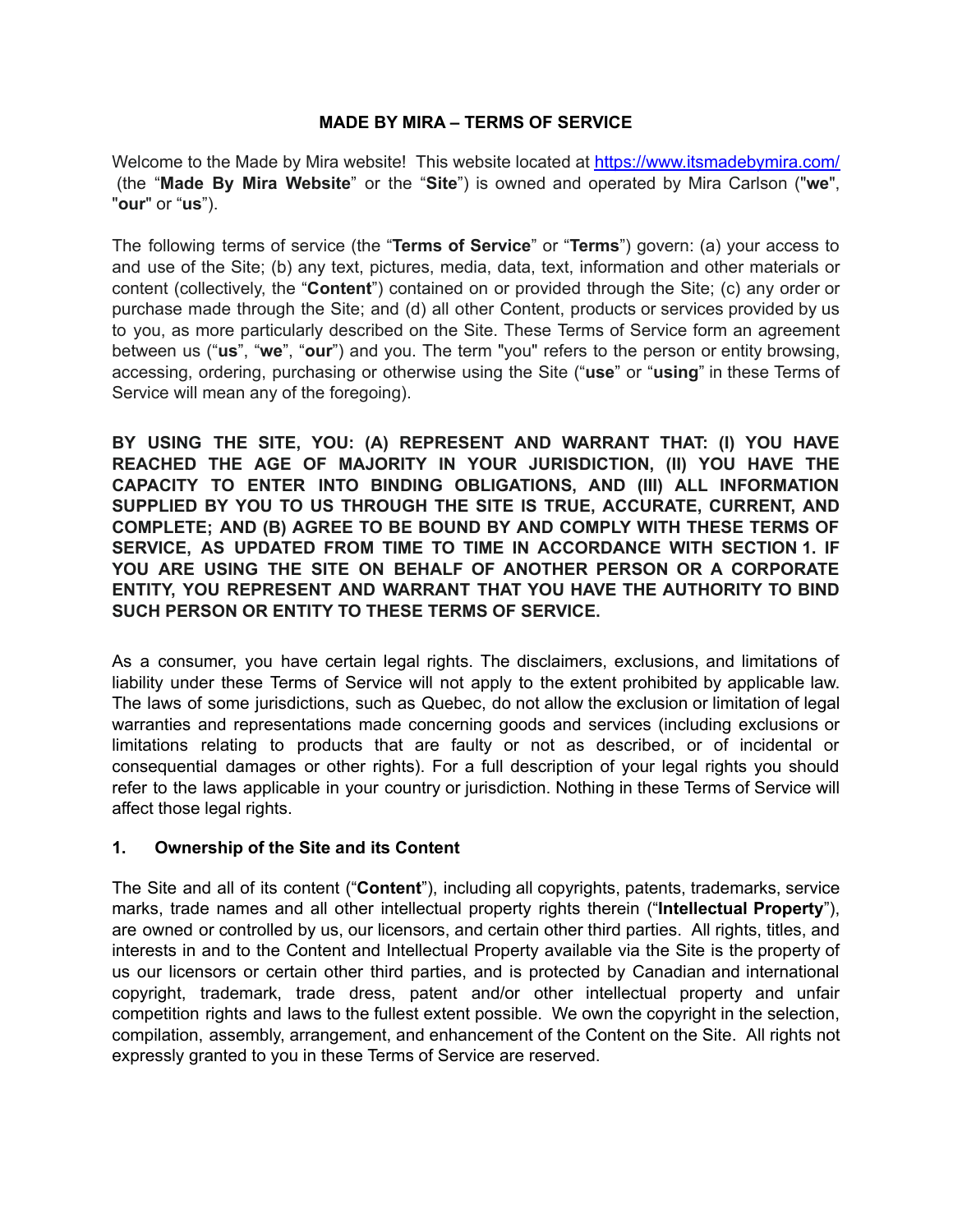# **2. License to the Site**

Subject to these Terms of Service, we grant you worldwide, non-exclusive, non-transferable, non-sublicensable and revocable license to use the Site.

### **3. Access to the Site**

We retain the right, at our sole discretion, to deny you access to the Site, at any time and for any reason, including for violation of these Terms of Service. You will cease and desist from any such access or use immediately upon request by us.

# **4. Data You Upload To Us**

You grant to us an irrevocable, worldwide, non-exclusive, royalty-free, fully paid-up, royalty-free, transferable and sublicensable license to access, collect, store and use any data, information, records and files that you load, transmit to or enter into the Site (the "**User Data**") to: (i) develop and enhance the Site; and (ii) to produce data, information, or other materials that are not identified as relating to a particular individual or company (such data, information and materials, the "**Statistical Information**"). We are free to create, use and disclose Statistical Information for any purpose and without obligations of any kind.

#### **5. No Unlawful or Prohibited Use**

Without limiting the generality of the foregoing, you will not (and will not attempt to):

(a) send, upload, collect, transmit, store, use, post, publish, or otherwise communicate on the Site (including any developer community forums) any data, information, pictures, videos, music or other materials or content that:

(i) contains any computer viruses, worms, malicious code, or any software intended to damage or alter a computer system or data;

(ii) you do not have the lawful right to send, upload, collect, transmit, store, use, publish, or otherwise communicate;

(ii) is false, intentionally misleading, or impersonates any other person;

(iiii) is bullying, harassing, abusive, threatening, vulgar, obscene, or offensive, or that contains pornography, nudity, or graphic or gratuitous violence, or that promotes violence, racism, discrimination, bigotry, hatred, or physical harm of any kind against any group or individual;

(iv) is harmful to minors in any way or targeted at minors;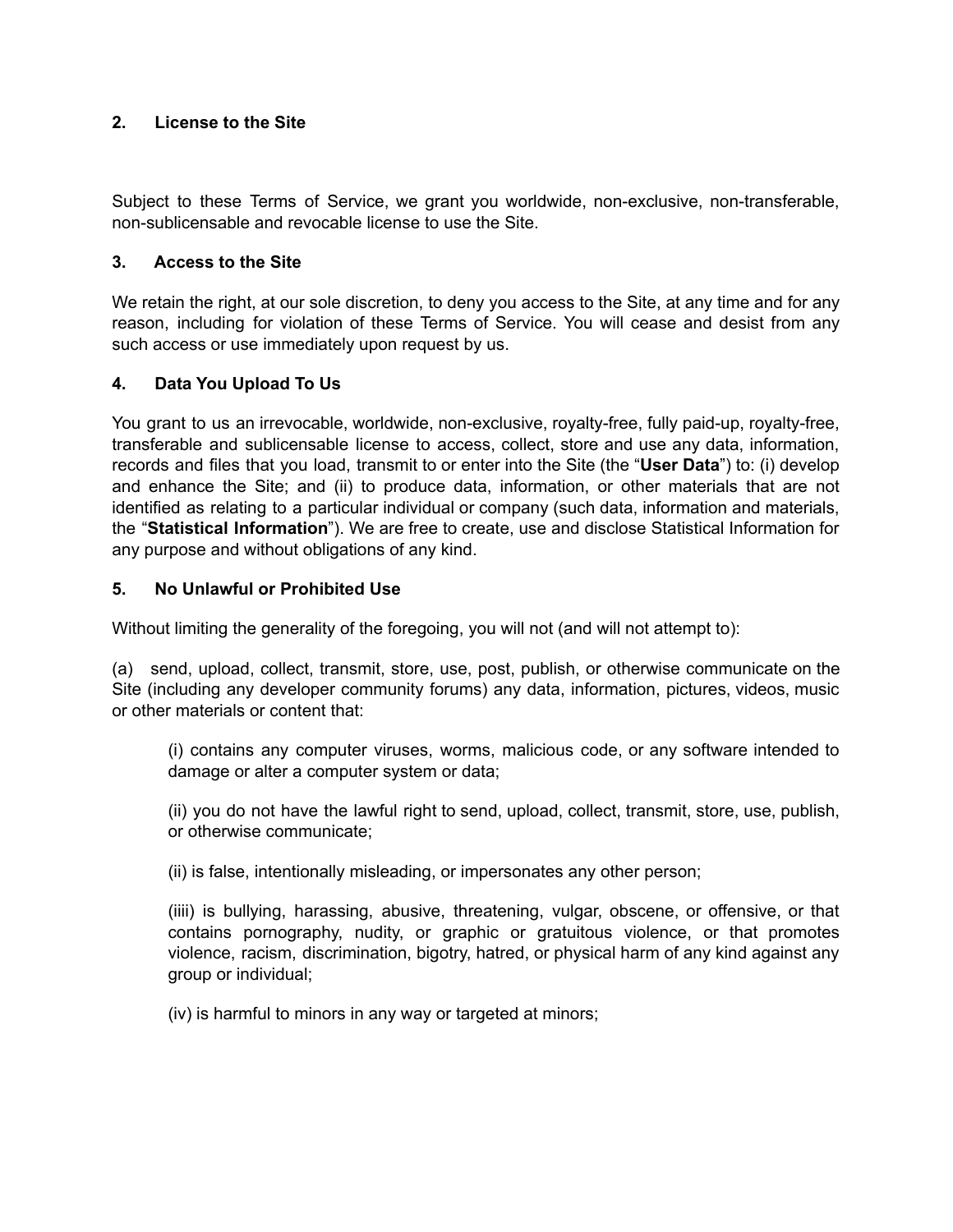(v) violates any applicable laws, or infringes, violates or otherwise misappropriates the intellectual property or other rights of any third party (including any moral right, privacy right or right of publicity); or

(vi) encourages any conduct that may violate, any applicable laws or would give rise to civil or criminal liability;

(b) disable, overly burden, impair, or otherwise interfere with servers or networks connected to the Site (e.g., a denial of service attack);

(c) attempt to gain unauthorized access to the Site;

(d) use any data mining, robots, or similar data gathering or extraction methods, or copy, modify, reverse engineer, reverse assemble, disassemble, or decompile the Site or any part thereof or otherwise attempt to discover any source code;

(e) use the Site for the purpose of building a similar or competitive product or service; or

(f) use the Site other than as permitted by these Terms of Service.

# **6. Terms of Sale**

(a) *Payment*. By using a credit card or other payment method accepted by us, you represent and warrant that you are authorized to use your payment method and that you authorize us (or our third-party payment processor) to charge your payment method for the total amount of your order (including any applicable taxes and other charges). If the payment method you provide cannot be verified, is invalid or is otherwise not acceptable, your order may be suspended or cancelled. You must resolve any problem we encounter in order to proceed with your order.

(b) *Availability and Pricing*. All products offered on the Site (the "**Products**") are subject to availability, and we reserve the right to impose quantity limits on any order, to reject all or part of an order and to discontinue offering certain Products without prior notice. Prices of the Products are displayed in CAD. Further, prices for the Products are subject to change at any time, but changes will not affect any order for the Products you have already placed. We also reserve the right to cancel your order for any reason at any time prior to shipping you the Products.

(c) *Sale Tax*. Depending on the order, we calculate and charges sales tax in accordance with applicable laws.

(d) *Resale and Title Transfer*. Purchases made on the Site are intended for end users only, and are not authorized for resale. Title for the Products purchased from the Site passes to the purchaser at the time of delivery by us to the freight carrier, and we will not be responsible for any Product loss or damage that occurs when the Product is in transit to you.

(e) *Shipping and Delivery*. Prices for the Products do not include shipping, handling, or other applicable fees. Our delivery charges and methods are as described on the Site from time to time. As an example, in Canada, we use the following third parties for shipping: **[Canada Post].**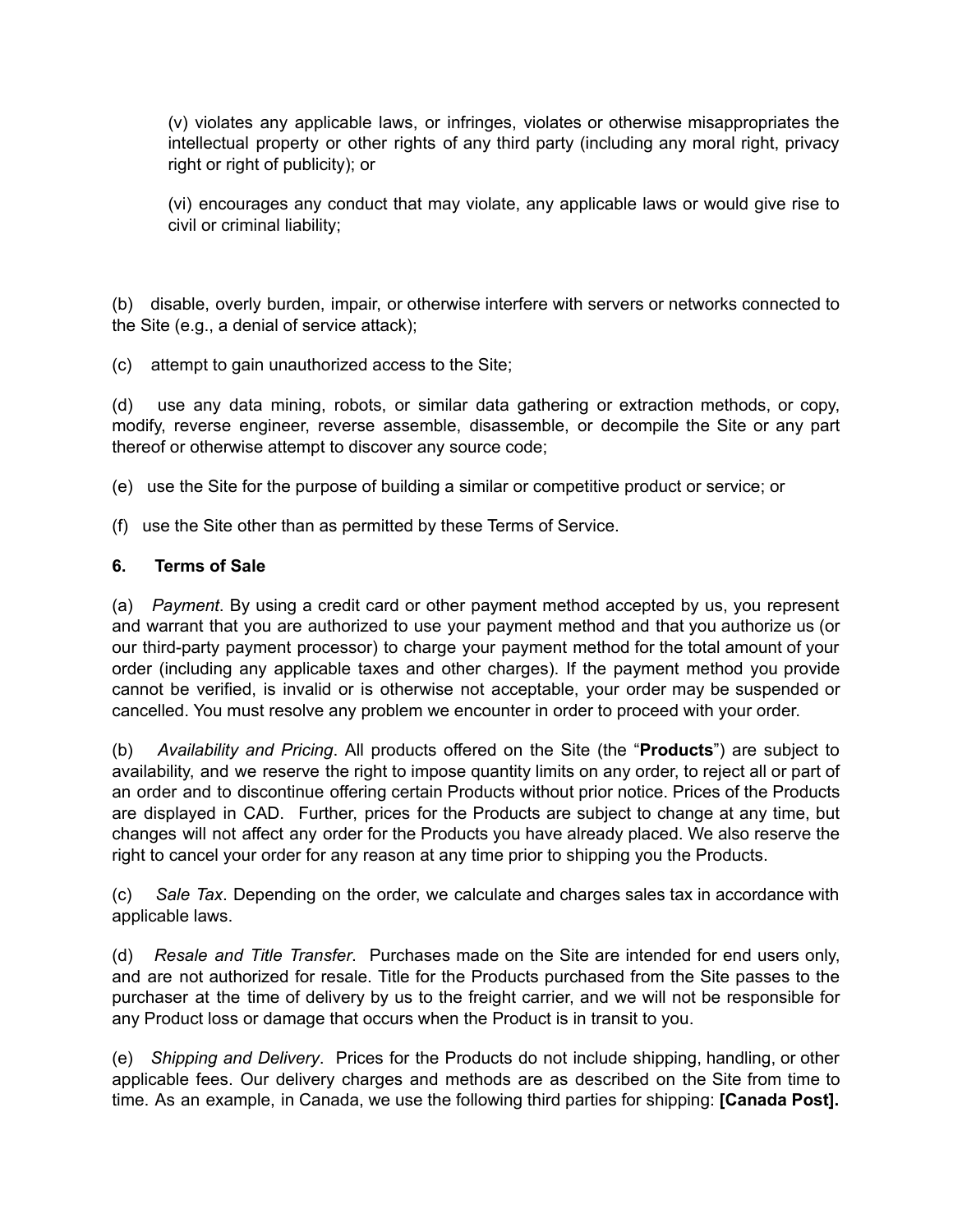We reserve the right to use any other third parties for shipping and delivery. Shipping and delivery services are subject to the terms and conditions of the third party service provider providing the shipping and delivery services. Any shipping or delivery dates we provide you with are estimates only and not a guaranteed delivery date for your order.

(f) Returns and Exchanges. Please click here to review our current Returns and Exchanges Policy, which is hereby incorporated into and forms a part of these Terms of Service.

# **7. Viruses**

The downloading and viewing of Content is done at your own risk. We do not guarantee or warrant that the Site is compatible with your computer system or that the Site, or any links from the Site, will be free of viruses, worms, trojan horses or disabling devices or other code that manifests contaminating or destructive properties. You are responsible for implementing safeguards to protect the security and integrity of your computer system, and you are responsible for the entire cost of any service, repairs or connections of and to your computer system that may be necessary as a result of your use of the Site.

# **8. Communications Not Confidential**

We do not guarantee the confidentiality of any communications made by you through the Site. We do not guarantee the security of data transmitted over the Internet or public networks in connection with your use of the Site.

# **9. Disclaimers**

YOU ACKNOWLEDGE, UNDERSTAND, AND AGREE THAT THE SITE IS PROVIDED "AS IS" AND "AS AVAILABLE", WITH ALL FAULTS AND WITHOUT WARRANTIES OR CONDITIONS OF ANY KIND. TO THE FULLEST EXTENT PERMITTED BY APPLICABLE LAW, WE DISCLAIM ALL WARRANTIES, REPRESENTATIONS AND CONDITIONS OF ANY KIND WITH RESPECT TO THE SITE WHETHER EXPRESS, IMPLIED, STATUTORY OR COLLATERAL, INCLUDING, WITHOUT LIMITATION, THE WARRANTIES AND CONDITIONS OF MERCHANTABILITY, MERCHANTABLE QUALITY, COMPATIBILITY, TITLE, SECURITY, RELIABILITY, COMPLETENESS, QUIET ENJOYMENT, ACCURACY, RELIABILITY, CURRENCY, TIMELINESS, QUALITY, INTEGRATION, FITNESS FOR A PARTICULAR PURPOSE AND NON-INFRINGEMENT, OR ANY WARRANTIES OR CONDITIONS ARISING OUT OF COURSE OF DEALING OR USAGE OF TRADE, OR THAT THE SITE IS OR WILL BE ERROR-FREE OR WILL OPERATE WITHOUT INTERRUPTION.

# **10. Limitation of Liability**

TO THE MAXIMUM EXTENT PERMITTED BY APPLICABLE LAW, IN NO EVENT WILL WE BE LIABLE, WHETHER BASED ON WARRANTY, CONTRACT, TORT, NEGLIGENCE, STRICT LIABILITY OR ANY OTHER LEGAL THEORY, FOR ANY DAMAGES OF ANY KIND (INCLUDING, WITHOUT LIMITATION, DIRECT, INDIRECT, INCIDENTAL, CONSEQUENTIAL, SPECIAL, EXEMPLARY OR PUNITIVE DAMAGES, LOST PROFITS, LOSS OF USE, LOSS OF DATA, PERSONAL INJURY, FINES, FEES, PENALTIES OR OTHER LIABILITIES), WHETHER OR NOT WE WERE ADVISED OF THE POSSIBILITY OF SUCH DAMAGES, RESULTING FROM OR RELATED TO THESE TERMS OF SERVICE, THE SITE OR THE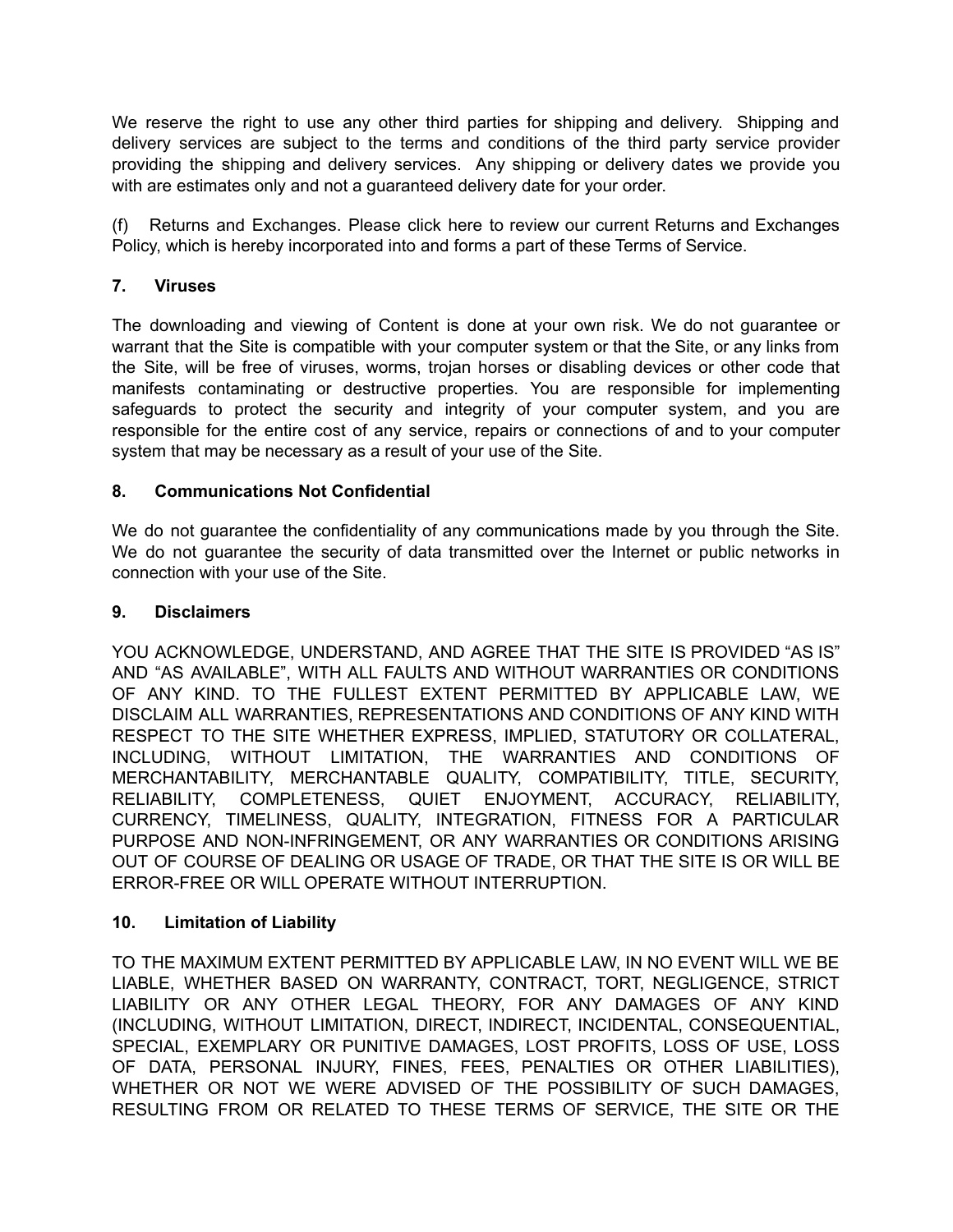PRODUCTS. WE DISCLAIM ALL LIABILITY OF ANY KIND OF OUR LICENSORS AND SUPPLIERS.

TO THE EXTENT THAT THE FOREGOING LIMITATION IS NOT PERMITTED BY APPLICABLE LAW, IN NO EVENT WILL OUR TOTAL AGGREGATE LIABILITY IN CONNECTION WITH OR UNDER THESE TERMS OF SERVICE, OR YOUR USE OF, OR INABILITY TO MAKE USE OF, THE SITE EXCEED \$10 CAD. FOR GREATER CERTAINTY, THE EXISTENCE OF ONE OR MORE CLAIMS UNDER THESE TERMS OF SERVICE WILL NOT INCREASE THIS MAXIMUM LIABILITY AMOUNT.

# **11. Indemnification**

You will defend, indemnify and hold harmless us and all of our officers, directors, employees and agents from and against any claims, causes of action, demands, recoveries, losses, damages, fines, penalties or other costs or expenses of any kind or nature including reasonable legal and accounting fees, arising out of or in connection with:

(a) our breach of any provision of these Terms of Service or any documents referenced herein;

(b) your violation of any law or the rights of a third party (including, without limitation, privacy or intellectual property rights); or

(c) your use of the Products in a manner that such Products are not designed for or intended to be used, as described in these Terms of Service and in any instructions or guidelines provided by us to you.

# **12. Changes and Survival**

(a) We reserve the right at any time and from time to time to modify or discontinue, temporarily or permanently, the Site (or any part thereof) with or without notice. Further, we reserve the right to change these Terms of Service at any time and to notify you by posting an updated version of the Terms of Service on the Site. You are responsible for regularly reviewing the Terms of Service, including, without limitation, by checking the date of "Last Update" at the bottom of this document. Continued use of the Site after any such changes shall constitute your consent to be bound by such changes, with continued provision of the use of the Site constituting consideration from us to you for so being bound. Your only right with respect to any dissatisfaction with (1) these Terms of Service, (2) any policy or practice of ours in operating the Site, or (3) any Content available through the Site, is to stop accessing and using the Site.

(b) The following Sections, together with any other provision of these Terms of Service which expressly or by its nature survives termination or expiration, or which contemplates performance or observance subsequent to termination or expiration of these Terms of Service, will survive expiration or termination of these Terms of Service for any reason: Sections 1 (Ownership of the Site and its Content), 4 (Data You Upload To Us), 7 (Viruses), 8 (Communications Not Confidential), 9 (Disclaimers), 10 (Limitation of Liability), 11 (Indemnification), 12(b) (Survival), and 13 (General Provisions).

# **13. General Provisions**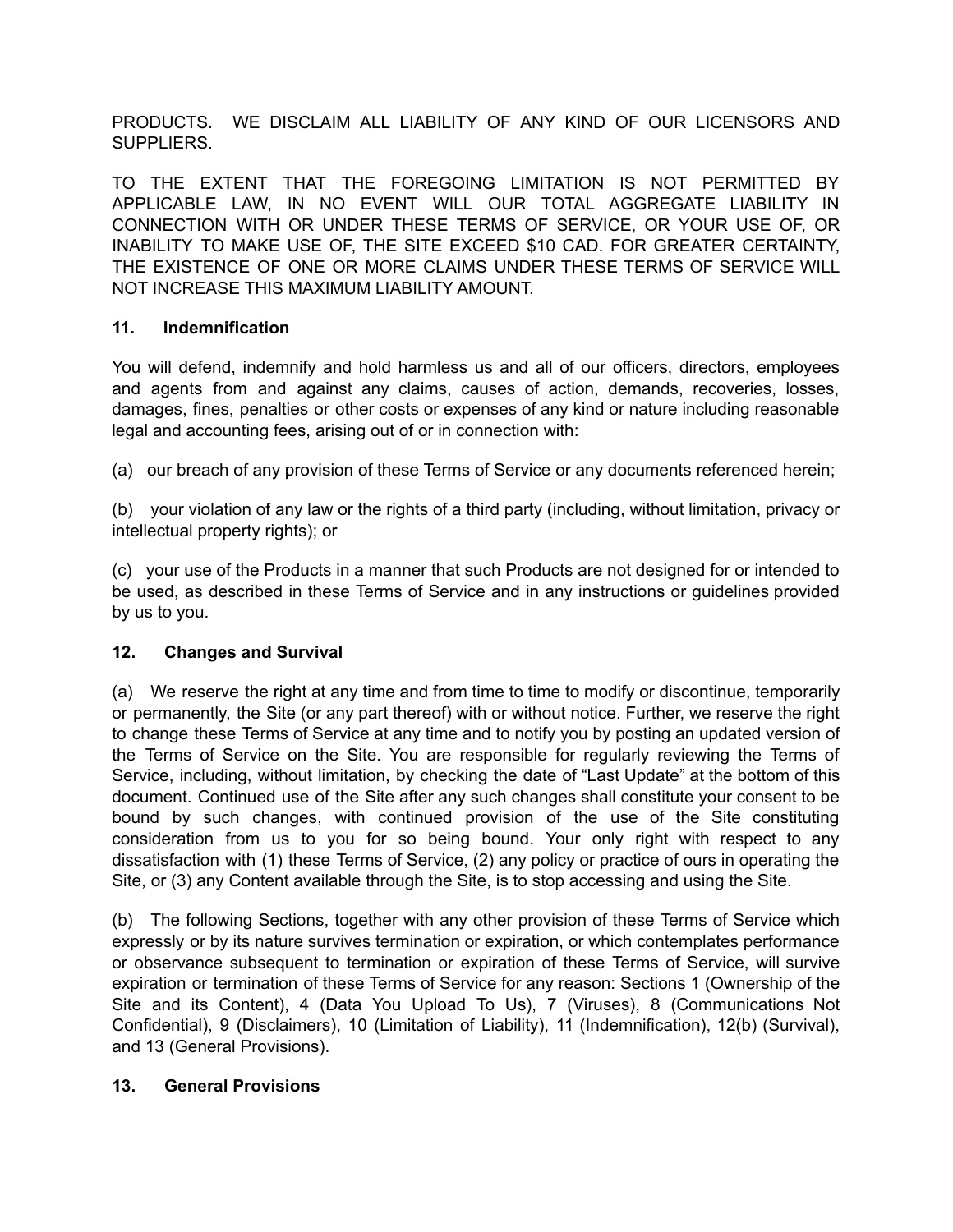(a) *Choice of Law*. These Terms of Sale are governed by the laws of the Province of British Columbia and the laws of Canada applicable therein, without giving effect to any conflict of laws principles that may provide the application of the law of another jurisdiction. Except as restricted by applicable law, you agree to submit to the exclusive jurisdiction and venue of courts in Kelowna, British Columbia, Canada for the purpose of litigating all such claims or disputes. Notwithstanding the foregoing, if a dispute arises between you and us, you agree that you will notify us about any dispute you have with us related to these Terms of Service by contacting us.

(b) *Entire Agreement*. These Terms of Service constitute the entire agreement between you and us pertaining to the subject matter hereof and supersede all prior or contemporaneous communications and proposals, whether electronic, oral or written, between you and us with respect to the Site. A printed version of these Terms of Service and of any notice given in electronic form will be admissible in judicial or administrative proceedings based upon or relating to these Terms of Service to the same extent and subject to the same conditions as other business documents and records originally generated and maintained in printed form.

(c) *Waiver*. Our failure to insist upon or enforce strict performance of any provision of these Terms of Service will not be construed as a waiver of any provision or right. A waiver of any provision of these Terms of Service must be in writing and a waiver in one instance will not preclude enforcement of such provision on other occasions.

(d) *Force Majeure*. We will not be liable or responsible for any failure to perform, or delay in performance of, any of our obligations under these Terms of Service that are caused by an act or event beyond our reasonable control, including without limitation acts of God, strikes, lock-outs or other industrial action by third parties, civil commotion, riot, terrorist attack, war, fire, explosion, storm, flood, earthquake, epidemic or other natural disaster, failure of public or private telecommunications networks or impossibility of the use of railways, shipping, aircraft, motor transport or other means of public or private transport.

(e) *Export Restrictions*. You acknowledge that the Products may be subject to applicable import and export laws and regulations of Canada and other countries. You will comply with such laws and regulations.

(f) *Electronic Communications*. You are communicating with us electronically when you use the Site or send email to us. You agree that all agreements, notices, disclosures and other communications that we provide to you electronically satisfy any legal requirement that such communications be in writing. When you order on the Site, we collect and store your email address. From that point forward, your email address is used to send you information about our products and services unless you opt-out of such emails using the opt-out link in the emails.

(g) *Notifications*. We may provide notifications to you as required by law or for marketing or other purposes via (at its option) email to the primary email associated with your most recent order, sending mail to the address associated with your most recent order, or posting of such notice on the Site. We are not responsible for any automatic filtering you or your network provider may apply to email notifications. We recommend that you add our email address book to help ensure you receive email notifications from us.